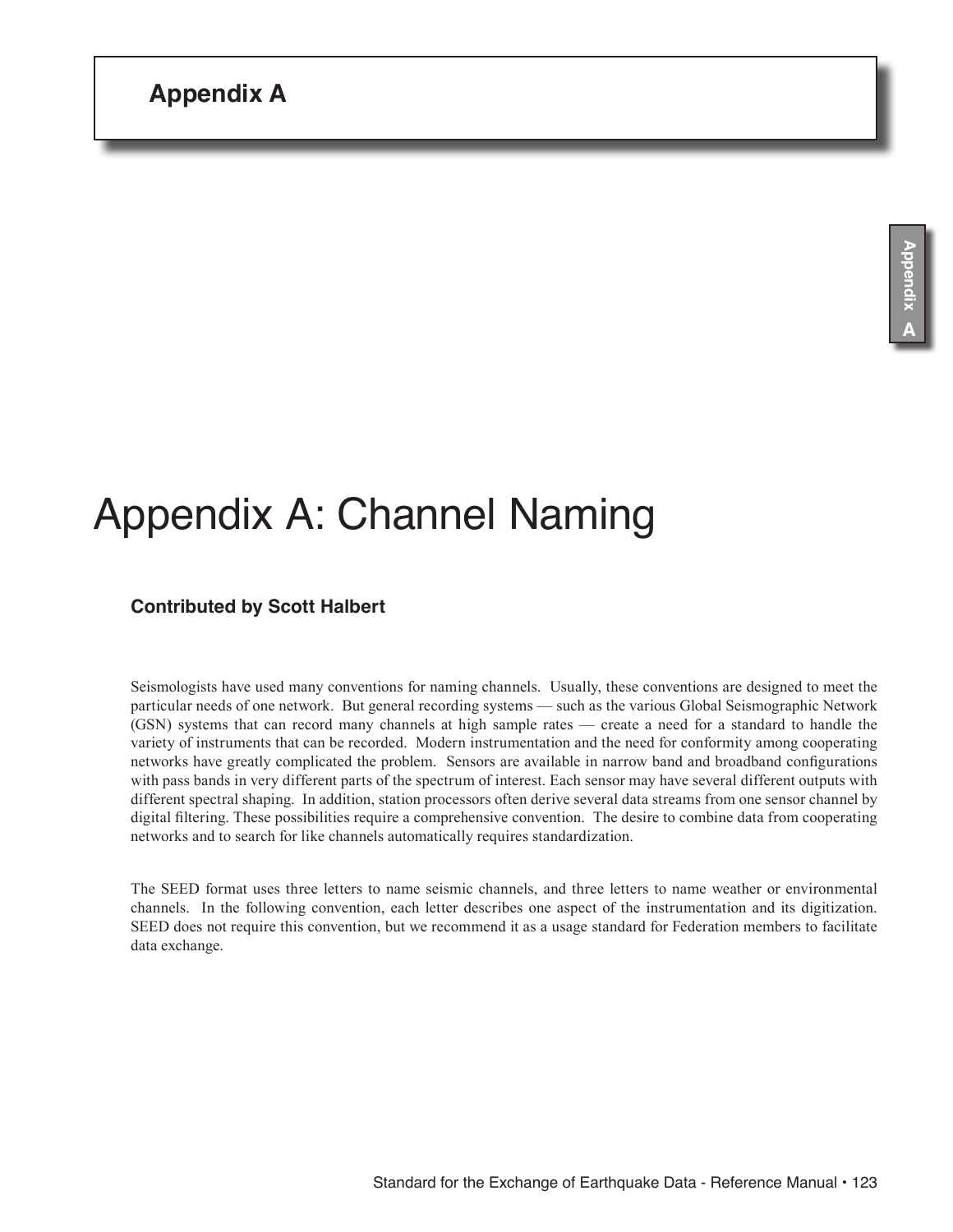# **Band Code**

The first letter specifies the general sampling rate and the response band of the instrument. (The "A" code is reserved for administrative functions such as miscellaneous state of health.)

| <b>Band code</b> | <b>Band type</b>                          | Sample rate (Hz)               | <b>Corner period (sec)</b> |
|------------------|-------------------------------------------|--------------------------------|----------------------------|
| F                |                                           | $≥ 1000$ to $< 5000$           | $\geq 10$ sec              |
| G                |                                           | $≥ 1000$ to $< 5000$           | $<$ 10 sec                 |
| D                |                                           | $\geq$ 250 to $<$ 1000         | $<$ 10 sec                 |
| C                |                                           | $\geq$ 250 to $<$ 1000         | $\geq 10$ sec              |
| Ε                | <b>Extremely Short Period</b>             | $\geq 80$ to $< 250$           | $<$ 10 sec                 |
| S                | <b>Short Period</b>                       | $\geq 10$ to $< 80$            | $<$ 10 sec                 |
| Н                | <b>High Broad Band</b>                    | $\geq 80$ to $< 250$           | $\geq 10$ sec              |
| B                | <b>Broad Band</b>                         | $\geq 10$ to $< 80$            | $\geq 10$ sec              |
| M                | Mid Period                                | $> 1$ to $< 10$                |                            |
|                  | Long Period                               | $\approx$ 1                    |                            |
| V                | Very Long Period                          | $\approx 0.1$                  |                            |
| U                | <b>Ultra Long Period</b>                  | $\approx 0.01$                 |                            |
| R                | <b>Extremely Long Period</b>              | $\geq 0.0001$ to $< 0.001$     |                            |
| P                | On the order of 0.1 to 1 day <sup>1</sup> | $\geq 0.00001$ to $< 0.0001$   |                            |
| Τ                | On the order of 1 to 10 days <sup>1</sup> | $\geq 0.000001$ to $< 0.00001$ |                            |
| Q                | Greater than 10 days <sup>1</sup>         | < 0.000001                     |                            |
| A                | Administrative Instrument Channel         | variable                       | NA.                        |
| O                | Opaque Instrument Channel                 | variable                       | NA.                        |

1. These are approximate values. The sample rate should be used for the correct Band Code.

## **Instrument Code and Orientation Code**

The second letter specifies the family to which the sensor belongs. In essence, this identifies what is being measured. Each of these instrument types are detailed in this section.

The third letter in the channel name is the Orientation Code, which provides a way to indicate the directionality of the sensor measurement. This code is sometimes used for a purpose other than direction, which is instrument-specific. When orthogonal directions are used, there are traditional orientations of North (N), East (E), and Vertical (Z), as well as other orientations that can readily be converted to traditional ones. These options are detailed with each instrument type. Use N or E for the orientation when it is within 5 degrees of north or east. Use 1 or 2 when orientations are more than 5 degrees from north or east. Put the actual orientation of the sensor in the dip and azimuth fields of blockette 52.

Seismometer: Measures displacement/velocity/acceleration along a line defined by the dip and azimuth.

| High Gain Seismometer                                                                                                        |
|------------------------------------------------------------------------------------------------------------------------------|
| Low Gain Seismometer                                                                                                         |
| Gravimeter                                                                                                                   |
| <b>Mass Position Seismometer</b>                                                                                             |
| Accelerometer                                                                                                                |
| * historically some channels from accelerometers have<br>used instrumentation codes of L and G. The use of N is              |
| the FDSN convention as defined in August 2000.                                                                               |
| <b>Orientation Code</b>                                                                                                      |
| Traditional (Vertical, North-South, East-West)                                                                               |
| Triaxial (Along the edges of a cube turned up on a corner)                                                                   |
| For formed beams (Transverse, Radial)                                                                                        |
| Orthogonal components but non traditional orientations                                                                       |
| Optional components                                                                                                          |
| Ground motion vector (reverse dip/azimuth if signal polarity incorrect)<br>M, M/S, M/S**2, (for G & M) M/S**2 (usually)<br>G |
|                                                                                                                              |

124 • Standard for the Exchange of Earthquake Data - Reference Manual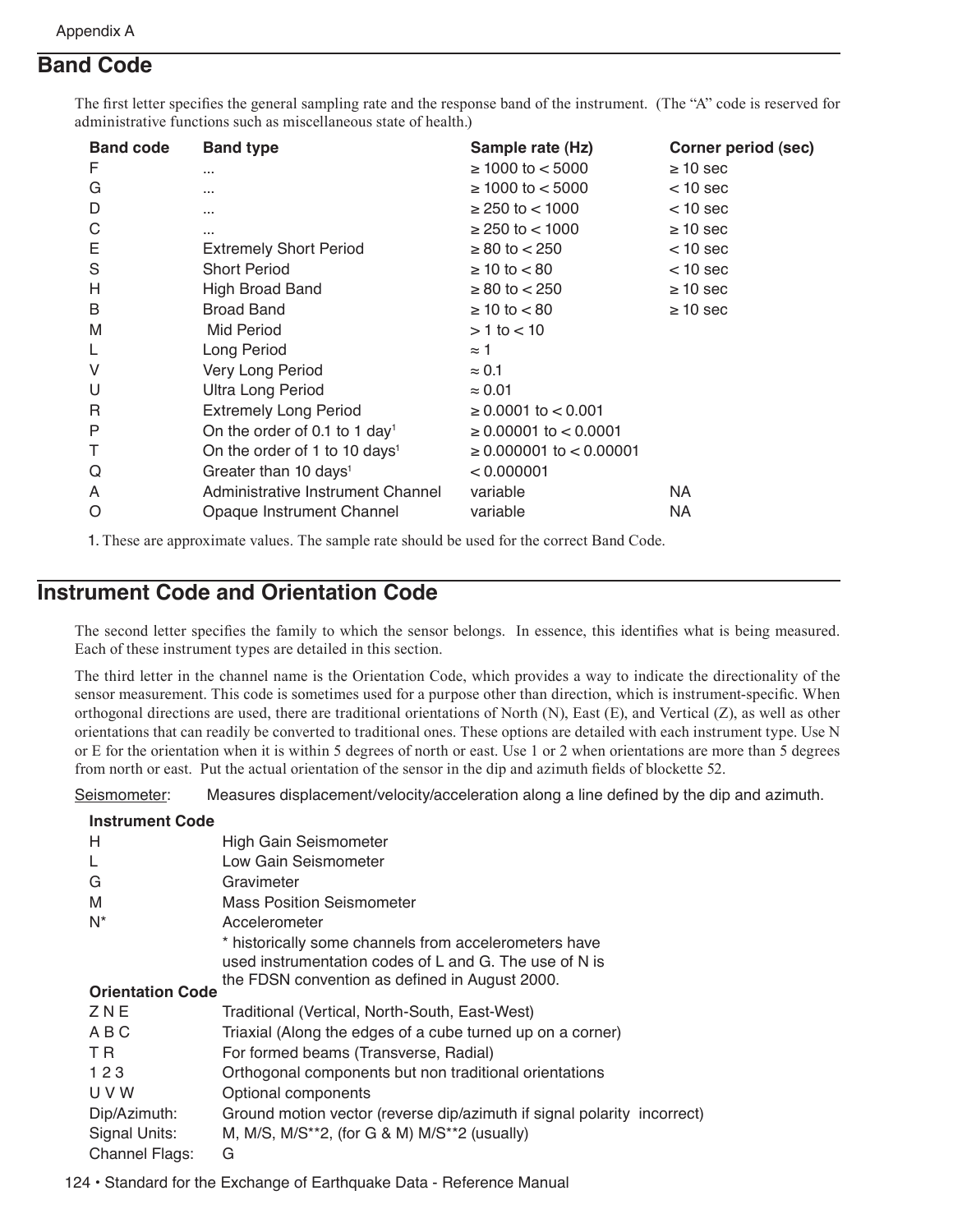Tilt Meter: Measures tilt from the horizontal plane. Azimuth is typically N/S or E/W.

| <b>Instrument Code</b><br>Α |                                                                         |
|-----------------------------|-------------------------------------------------------------------------|
| <b>Orientation Code</b>     |                                                                         |
| N E                         | Traditional                                                             |
| Dip/Azimuth:                | Ground motion vector (reverse dip/azimuth if signal polarity incorrect) |
| Signal Units:               | Radians                                                                 |
| <b>Channel Flags:</b>       | G                                                                       |
|                             |                                                                         |

Creep Meter: Measures the absolute movement between two sides of a fault by means of fixing a metal beam on one side of the fault and measuring its position on the other side. This is also done with light beams.

The orientation and therefore the dip and azimuth would be perpendicular to the measuring beam (light or metal), which would be along the average travel vector for the fault. Positive/Negative travel would be arbitrary, but would be noted in the dip/azimuth. Another type of Creep Meter involves using a wire that is stretched across the fault. Changes in wire length are triangulated to form movement vector.

| <b>Instrument Code</b>  |                                |
|-------------------------|--------------------------------|
| в                       |                                |
| <b>Orientation Code</b> |                                |
| Unknown                 |                                |
| Dip/Azimuth:            | Along the fault or wire vector |
| Signal Units:           | М                              |
| <b>Channel Flags:</b>   | G                              |

Calibration Input: Usually only used for seismometers or other magnetic coil instruments. This signal monitors the input signal to the coil to be used in response evaluation. Usually tied to a specific instrument. Sometimes all instruments are calibrated together, sometimes horizontals are done separately from verticals.

#### **Instrument Code**

 $\cap$ 

#### **Orientation Code**

**Instrument Code**

A B C D. for when there are only a few cal sources for many devices. Blank if there is only one calibrator at a time or, Match Calibrated Channel (is. Z, N or E)

Pressure: A barometer, or microbarometer measures pressure. Used to measure the weather pressure or sometimes for state of health monitoring down hole. This includes infrasonic and hydrophone measurements.

| Outside                          |
|----------------------------------|
| Inside                           |
| Down Hole                        |
| Infrasound                       |
| Hydrophone                       |
| Underground                      |
| Not applicable - Should be zero. |
| Pa (Pascals)                     |
| W or H                           |
|                                  |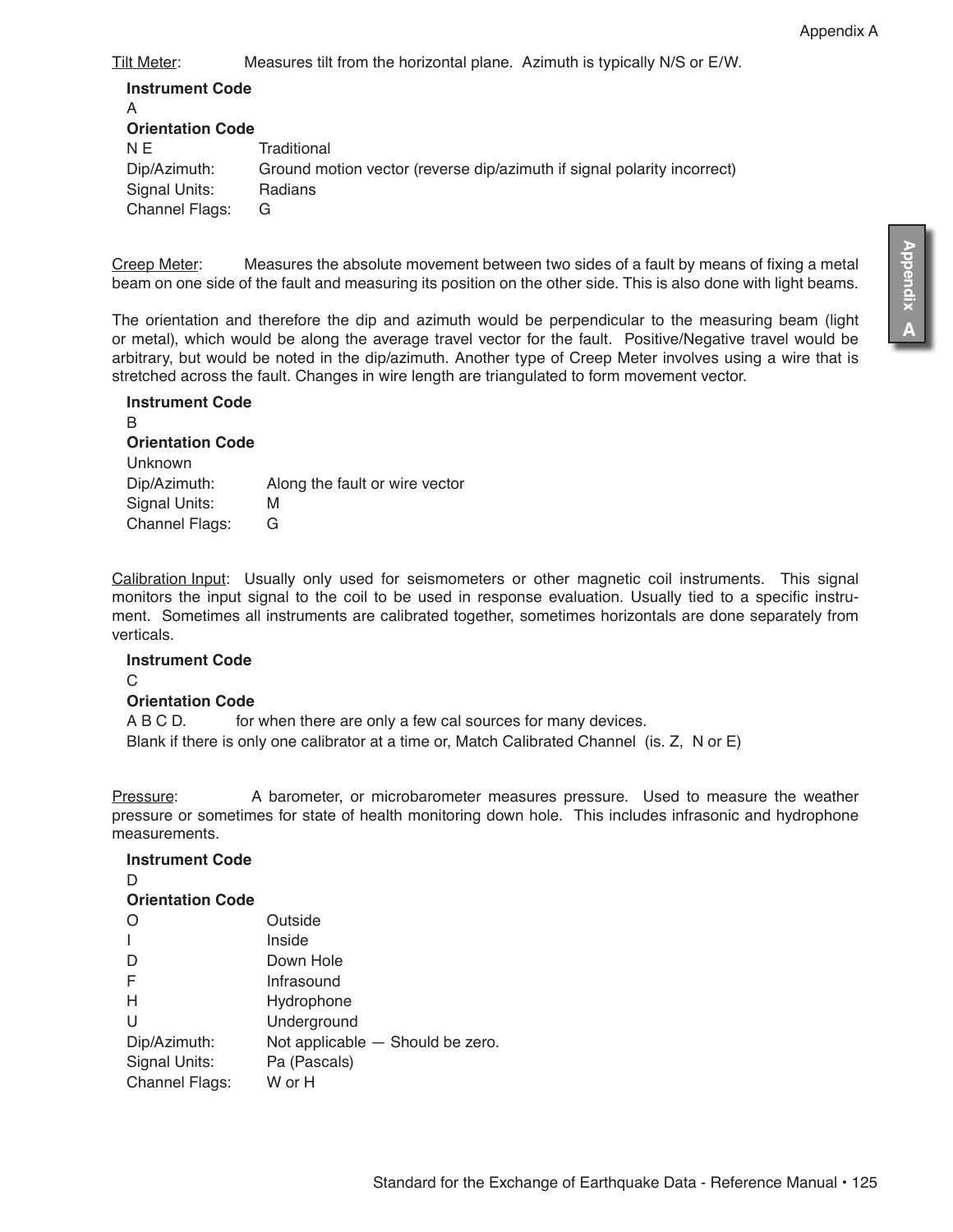#### Appendix A

Electronic Test Point: Used to monitor circuitry inside recording system, local power or seismometer. Usually for power supply voltages, or line voltages.

## **Instrument Code**

E

### **Orientation code**

Designate as desired, make mnemonic as possible, use numbers for test points, etc.

| Dip/Azimuth:          | Not applicable |
|-----------------------|----------------|
| Signal Units:         | V, A, Hz, Etc. |
| <b>Channel Flags:</b> | н              |

Magnetometer: Measures the magnetic field where the instrument is sitting. They measure the part of the field vector that is aligned with the measurement coil. Many magnetometers are three axis. The instrument will typically be oriented to local magnetic north. The dip and azimuth should describe this in terms of the geographic north.

Example: Local magnetic north is 13 degrees east of north in Albuquerque. So if the magnetometer is pointed to magnetic north, the azimuth would be + 103 for the E channel. Some magnetometers do not record any vector quantity associated with the signal, but record the total intensity. So, these would not have any dip/azimuth.

#### **Instrument Code**

F

## **Orientation Code**

| <b>ZNE</b>            | Magnetic      |
|-----------------------|---------------|
| Signal Units:         | $T - T$ eslas |
| <b>Channel Flags:</b> | G             |

Humidity: Absolute/Relative measurements of the humidity. Temperature recordings may also be essential for meaningful results.

#### **Instrument Code**

#### I **Orientation Code**

| <b>UNGHANDII UUUC</b>                                  |                                  |  |
|--------------------------------------------------------|----------------------------------|--|
| $\Omega$                                               | <b>Outside Environment</b>       |  |
| $\mathbf{I}$                                           | Inside Building                  |  |
| D                                                      | Down Hole                        |  |
| 1234                                                   | <b>Cabinet Sources</b>           |  |
| All other letters available for mnemonic source types. |                                  |  |
| Dip/Azimuth:                                           | Not applicable - Should be zero. |  |
| Signal Units:                                          | %                                |  |
| <b>Channel Flags:</b>                                  | w                                |  |
|                                                        |                                  |  |

Rotational Sensor: Measures solid-body rotations about an axis, commonly given in "displacement" (radians), velocity (radians/second) or acceleration (radians/second^2).

| <b>Instrument Code</b>                          |                                                                                                                              |
|-------------------------------------------------|------------------------------------------------------------------------------------------------------------------------------|
| J                                               | High Gain Seismometer                                                                                                        |
| <b>Orientation Code</b>                         |                                                                                                                              |
| ZNE                                             | Traditional (Vertical, North-South, East-West)                                                                               |
| ABC                                             | Triaxial (Along the edges of a cube turned up on a corner)                                                                   |
| T R                                             | For formed beams (Transverse, Radial)                                                                                        |
| 123                                             | Orthogonal components but non traditional orientations                                                                       |
| U V W                                           | Optional components                                                                                                          |
| Dip/Azimuth:<br>Signal Units:<br>Channel Flags: | Axis about which rotation is measured following right-handed rule.<br>rad, rad/s, rad/s^2 - following right-handed rule<br>G |
|                                                 |                                                                                                                              |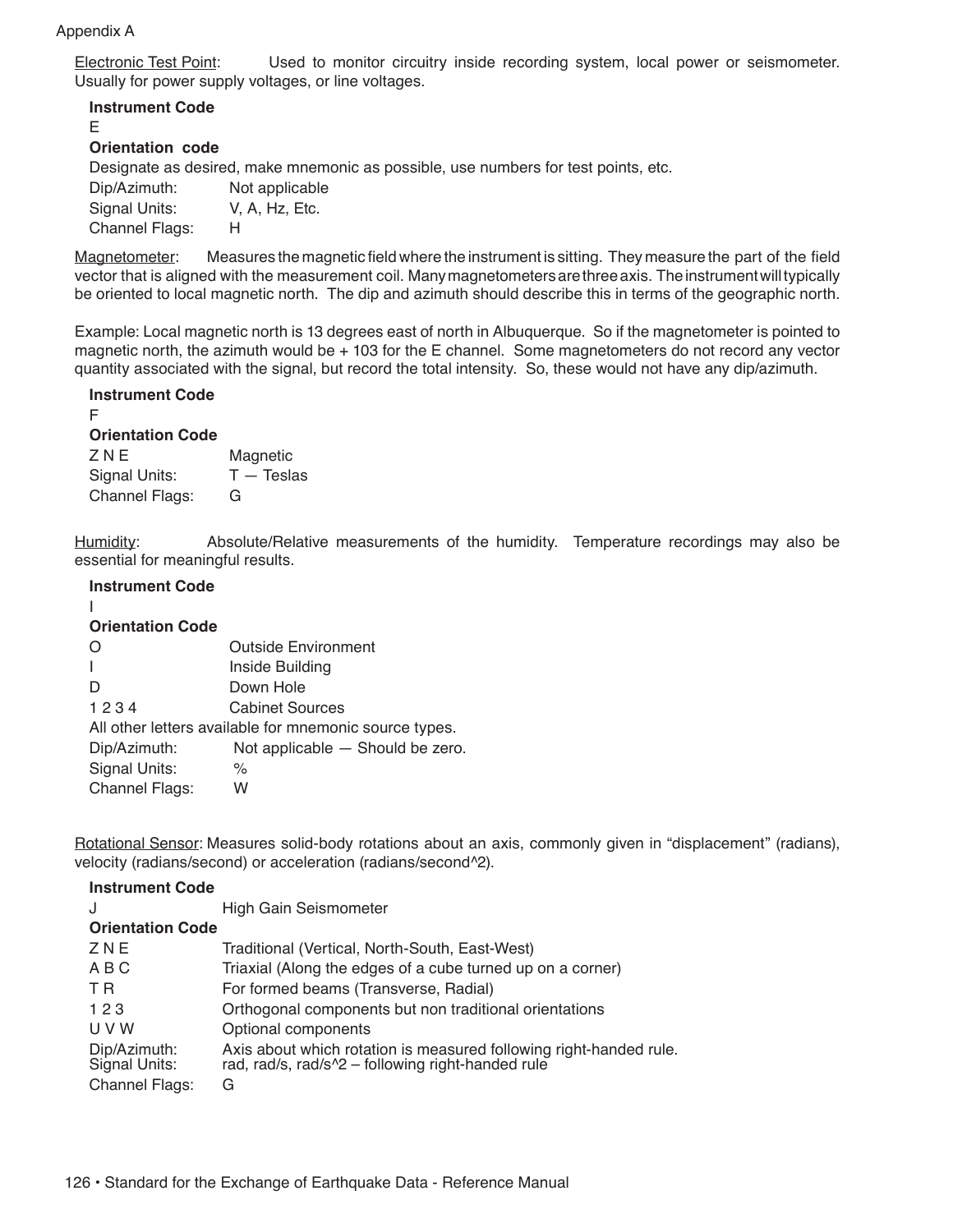Temperature: Measurement of the temperature at some location. Typically used for measuring:

- 1. Weather Outside Temperature
- 2. State of Health Inside recording building
	- Down hole
	- Inside electronics

| <b>Instrument Code</b><br>Κ                     |                                  |  |
|-------------------------------------------------|----------------------------------|--|
| <b>Orientation Code</b>                         |                                  |  |
| O                                               | <b>Outside Environment</b>       |  |
|                                                 | Inside Building                  |  |
| D                                               | Down Hole                        |  |
| 1234                                            | Cabinet sources                  |  |
| All other letters available for mnemonic types. |                                  |  |
| Dip Azimuth:                                    | Not applicable - Should be zero. |  |
| Signal Units:                                   | deg C or deg K                   |  |
| Channel Flags:                                  | W or H                           |  |

Water Current: This measurement measures the velocity of water in a given direction. The measurement may be at depth, within a borehole, or a variety of other locations.

# **Instrument Code** O **Orientation Code** Unknown

Dip/Azimuth: Along current direction Signal Units: M/S Channel Flags: G

Geophone: Very short period seismometer, with natural frequency 5 - 10 Hz or higher.

| <b>Instrument Code</b><br>P |                                                                         |
|-----------------------------|-------------------------------------------------------------------------|
| <b>Orientation Code</b>     |                                                                         |
| ZNE                         | Traditional                                                             |
| Dip/Azimuth:                | Ground Motion Vector (Reverse dip/azimuth if signal polarity incorrect) |
| Signal Units:               | M, M/S, M/S                                                             |
| Channel Flags:              | G                                                                       |

Electric Potential: Measures the Electric Potential between two points. This is normally done using a high impedance voltmeter connected to two electrodes driven into the ground. In the case of magnetotelleuric work, this is one parameter that must be measured.

**Instrument Code**  $\Omega$ **Orientation Code** Unknown Signal Units: V — Volts Channel Flags: G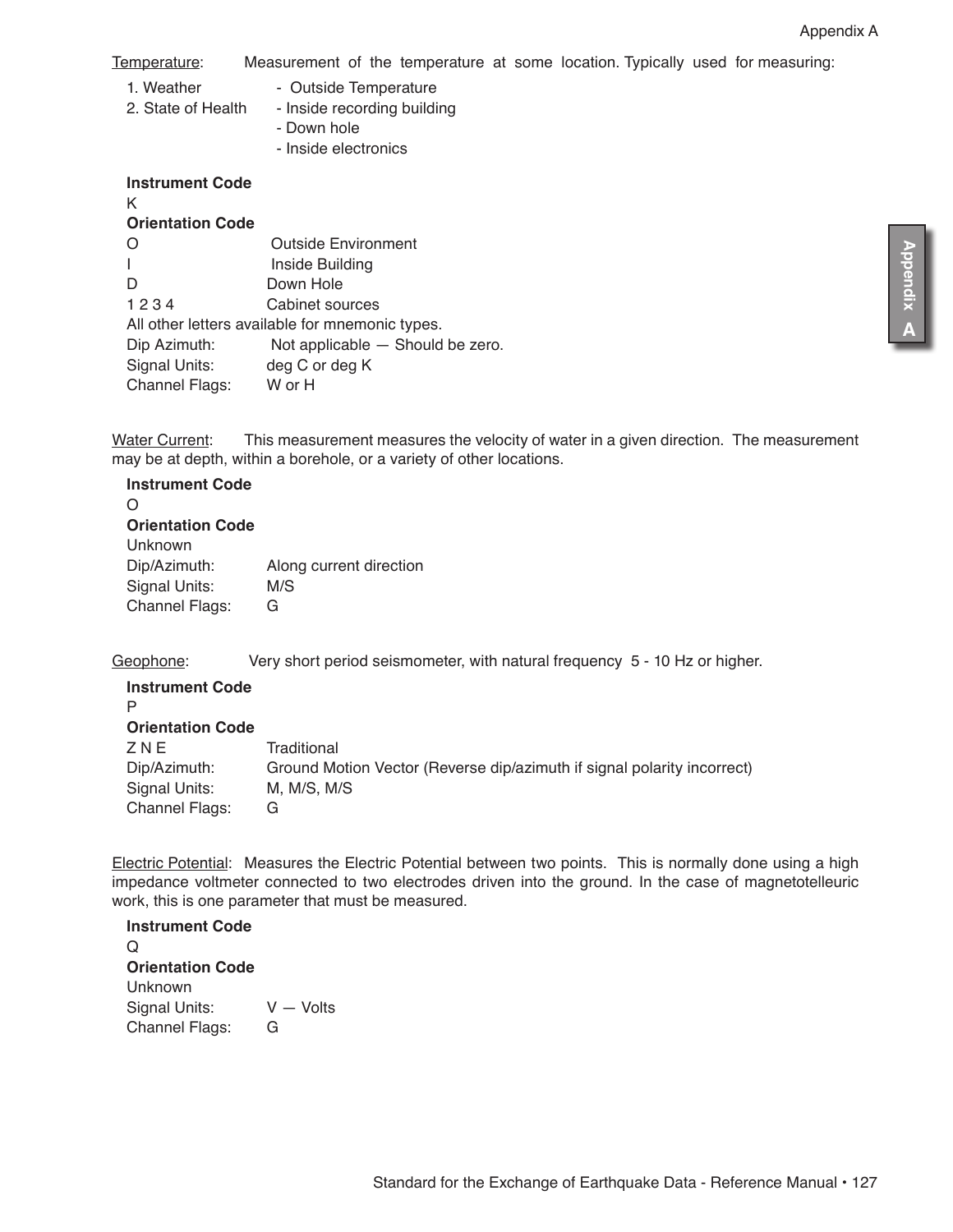#### Appendix A

Rainfall: Measures total rainfall, or an amount per sampling interval.

**Instrument Code** R **Orientation Code** Unknown Dip/Azimuth: Not applicable — Should be zero. Signal Units: M, M/S Channel Flags: W

Linear Strain: One typical application is to build a very sensitive displacement measuring device, typically a long quartz rod. One end is affixed to a wall. On the free end, a pylon from the floor reaches up to the rod where something measures the position of the pylon on the rod (like a large LVDT).

There are also some interferometry projects that measure distance with lasers. Dip/Azimuth are the line of the movement being measured. Positive values are obtained when stress/distance increases, negative, when they decrease.

| Instrument Code         |                                  |
|-------------------------|----------------------------------|
| S                       |                                  |
| <b>Orientation Code</b> |                                  |
| ZNE                     | Vertical, North-South, East-West |
| Dip/Azimuth:            | Along axis of instrument         |
| Signal Units:           | M/M                              |
| <b>Channel Flags:</b>   | G                                |

Tide : Not to be confused with lunar tidal filters or gravimeter output. Tide instruments measure the depth of the water at the monitoring site.

#### **Instrument Code**

T

| <b>Orientation Code</b> |                                                |
|-------------------------|------------------------------------------------|
| Z                       | Always vertical                                |
| Dip/Azimuth:            | Always vertical                                |
| Signal Units:           | M – Relative to sea level or local ocean depth |
| Channel Flags:          | G                                              |

Bolometer: Infrared instrument used to evaluate average cloud cover. Used in astronomy to determine observability of sky.

## **Instrument Code**  $\cup$ **Orientation Code** Unknown Dip/Azimuth: Not applicable — Should be zero. Signal Units: Unknown Channel Flags: W

Volumetric Strain: Unknown

| <b>Instrument Code</b>  |                                  |
|-------------------------|----------------------------------|
| V                       |                                  |
| <b>Orientation Code</b> |                                  |
| Unknown                 |                                  |
| Dip/Azimuth:            | Not Applicable — Should be zero. |
| Signal Units:           | $M**3/M**3$                      |
| <b>Channel Flags:</b>   | G                                |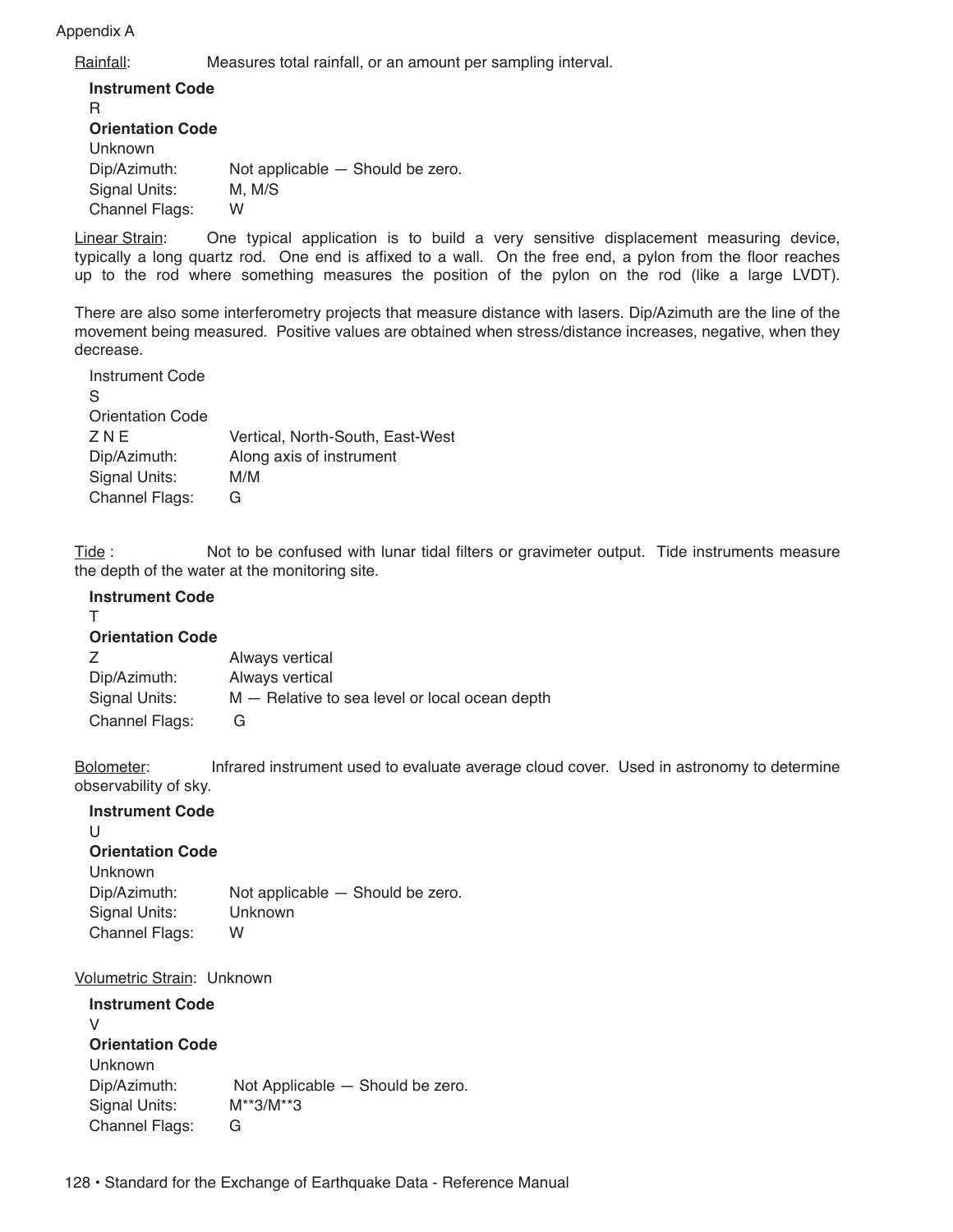Wind: Measures the wind vector or velocity. Normal notion of dip and azimuth does not apply.

| <b>Instrument Code</b><br>w |                                                      |
|-----------------------------|------------------------------------------------------|
| <b>Orientation Code</b>     |                                                      |
| S                           | Wind speed                                           |
|                             | Wind Direction Vector - Relative to geographic North |
| Dip/Azimuth:                | Not Applicable - Should be zero.                     |
| <b>Channel Flags:</b>       | w                                                    |

Derived or Generated Channel: Time series derived from observational data or entirely generated by a computer aseismograms.

**Instrument Code** X **Orientation Code**

Similar to the observable data that was modified or the observable equivalent for generated time series (synthetics). See Orientation Codes for the corresponding observed channel.

#### **Further Usage:**

In order to document the provenance of the data, SEED header information must be available that documents the algorithms, processes, or systems that modified or generated the time series. A Channel Comment Blockette (059), providing a Uniform Resource Locator (URL), must be included. The information available at the URL must identify the processes that were applied to modify or generate the time series. This information must reference the FDSN web site (http://www.fdsn.org/synthetic).

In addition to the requirement to include a B059, it is required to put a short descrition of the process/instrument in the 30 character channel comment (field 7 of B052).

Non-specific Instruments: The instrument code in SEED format covers most commonly used instruments that generate time series. For instruments not specifically covered by an existing instrument code the Y instrument code can be used.

**Instrument Code** Y **Orientation Code**

Instrument Specific. Should be documented in the URL referenced below.

#### **Further Usage:**

In order to document the instrument type and provenance of the data, SEED header information must be available that documents the instrument that was used to generate the time series. A Channel Comment Blockette (059) must be provided in the SEED metadata. The Channel Comment Blockette should provide a short description of the instrument, the type of measurement it makes and provide a Uniform Resource Locator (URL) referencing the FDSN web site (http://www.fdsn.org/) that fully describes the instrumentation.

In addition to the requirement to include a B059, it is required to put a short description of the process/instrument in the 30 character channel comment (field 7 of B052).